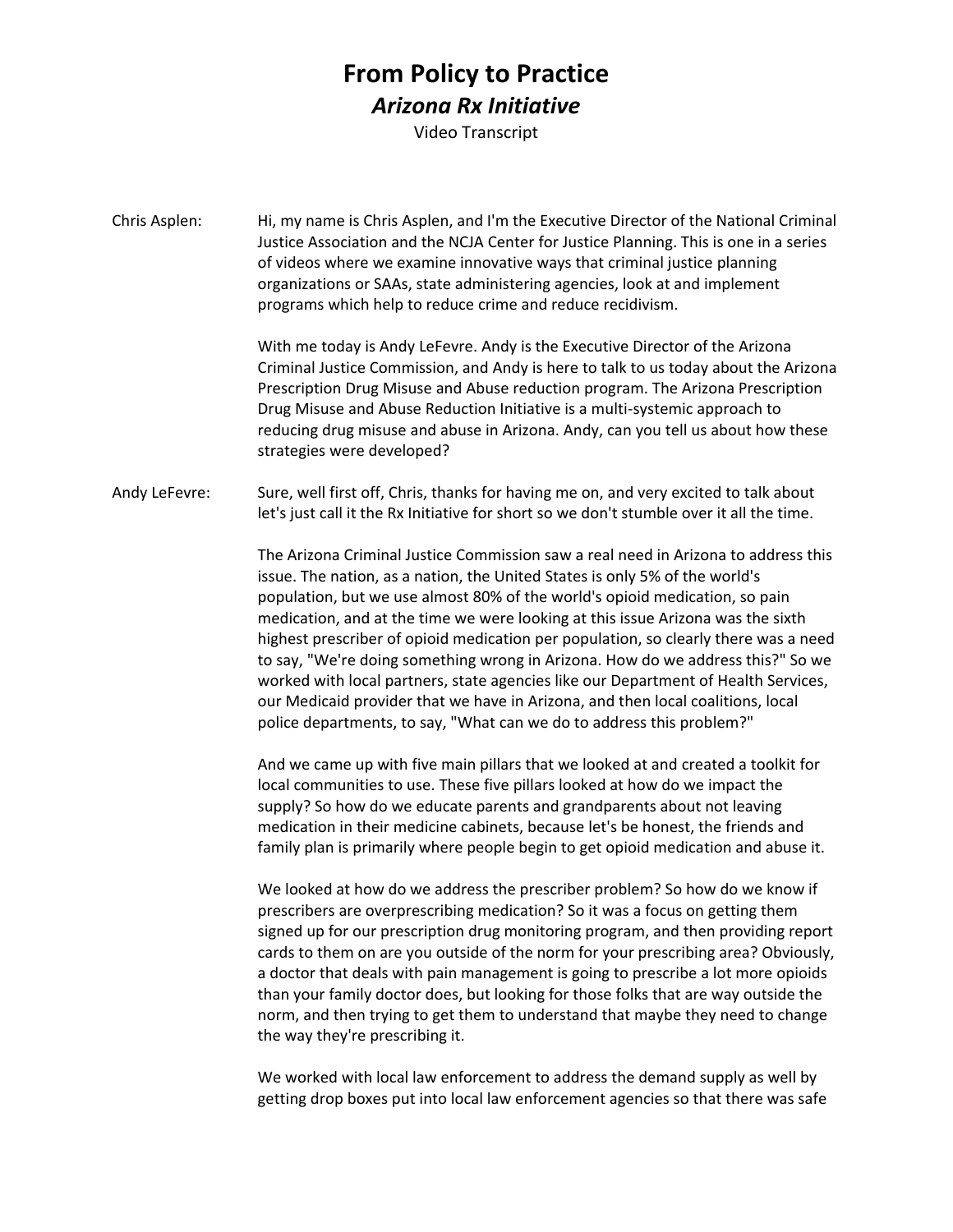place for people to drop off that medication, so that it wasn't sitting around at home.

We used the Arizona Youth Survey, which our agency does every other year to look at and get better information on our eighth, tenth and twelfth grade students about their attitudes about using opioid medication, their use, how quickly or how young they're starting to use, how often they're using, and then we developed public relations campaigns to let them know this was really dangerous, and even though it may be cool or kids are doing it, it could lead to some very serious problems for them. And then finally we just looked at overall bringing these things in and doing it.

Unfortunately, when we did this in Arizona, we really didn't have a budget. So this was really very dedicated folks working together to bootstrap this up in, initially, four pilot counties. So Yavapai County, Pinal County, Graham and Greenlee County, so some of our smaller counties first, and then we were very successful in that. So by success I mean, as a final indicator in our non-pilot counties over the time that we were doing his pilot program, deaths from opioid medications went up by 4%, but in those four pilot counties, we actually saw a decline of 10%. So this initiative that we created, this toolkit that we created, if it's implemented correctly in these communities, made a real difference in the number of people that were being killed by opioid medications.

- Chris Asplen: It sounds like this is a very multi-system oriented approach to things. Can you tell us a little bit how you got different parts of different systems to work together so well to be successful?
- Andy LeFevre: Sure. I think first off there was a real awareness that there was a need, and what we saw was usually one or two people, either in a local community coalition or a Chief of Police or somebody like that saying, "I want to be part of a solution," getting together and beginning to work on these things. Communities could implement any one of these five pillars and begin to see some progress, but what we found is by identifying where those five pillars best fit, and then having all five of them going at once is where we really start to see some tremendous results.

And I think success breeds success, so when our pilot counties started having these results, we were able to then utilize the positive results there to go out and get a grant from the government, a Howard Rogers grant, to bring this into our most populous counties, so we're currently undergoing the same type of program in Maricopa County, which is two thirds of our state's population, so we're extremely hopeful that if we see the same types of results in Maricopa County, we're going to see some real numbers of reductions in opioid deaths.

Chris Asplen: Aside from the comparison between those areas that implemented and those that didn't, were there other benefits that you've seen from the program [inaudible 00:05:55]?